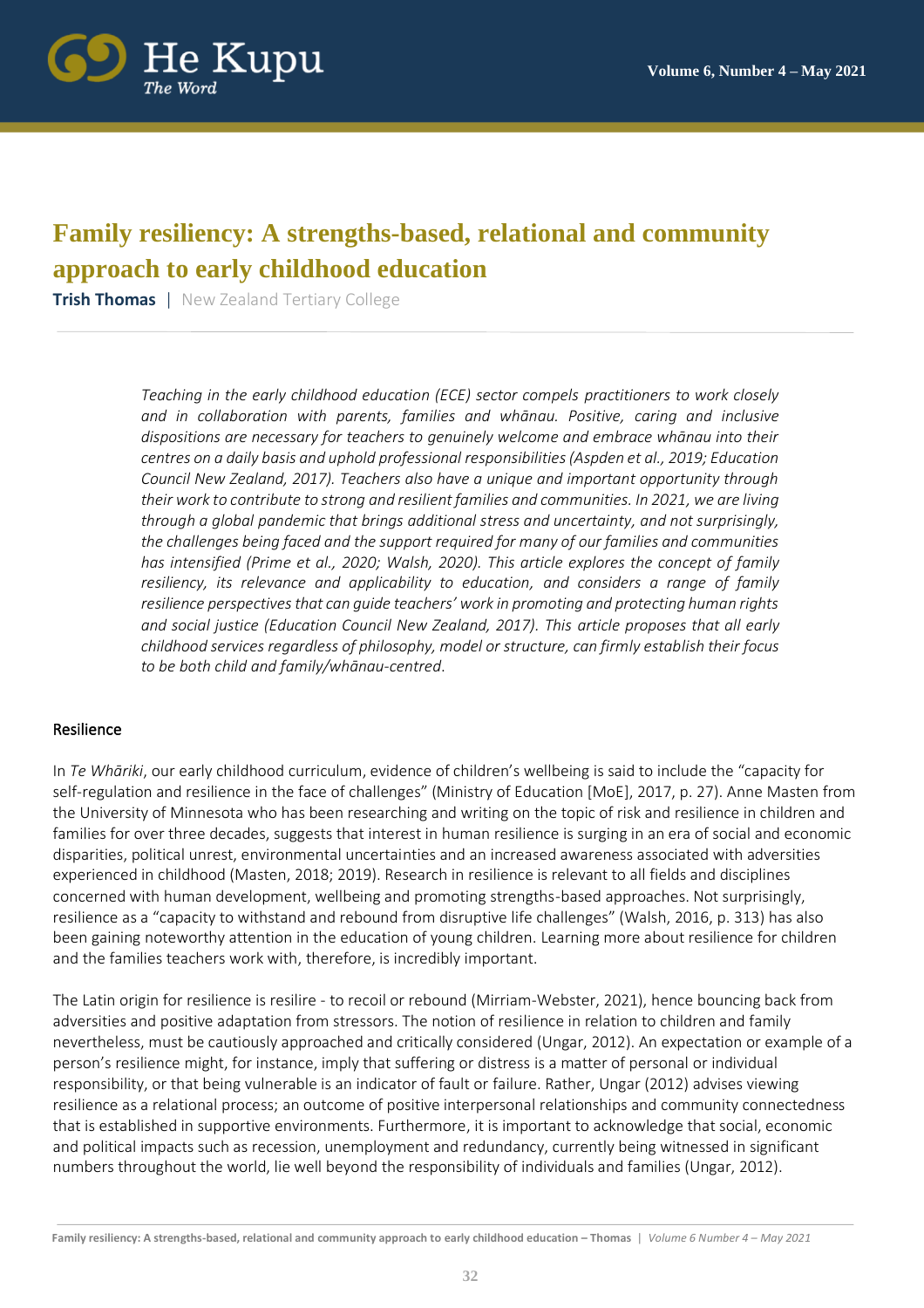

Consequently, amid global, social, environmental and political concerns, research-based literature on resilience in the adaptation and development of family systems is increasing (Geens & Vandenbroeck, 2013; Masten, 2018, 2019; Ungar, 2012; Walsh, 2012, 2016). Resilience science itself was established within the field of mental health post World War II and into the 1960s, where it was recognised that a number of people experiencing significant risk factors subsequently progressed well and in many cases, flourished (Masten & Monn, 2015). Masten (2018) positions family resilience within systems theory and defines resilience as "the capacity of a system to adapt successfully to significant challenges that threaten the function, viability or development of the system" (p. 16). Resilience therefore can be applied to a range of systems including individuals, families and communities; along with whole ecosystems and economies. Resilience of these smaller microsystems, for example a child and family, is dependent on the resilience of their wider exo and macro-interconnected systems. Furthermore, Masten (2019) emphasises that "human resilience is embedded in relationships and social support" (p. 101). Importantly, these relational and systems theories and perspectives closely align with the sociocultural, bioecological and kaupapa Māori theories and curriculum aspirations followed in *Te Whāriki* and across Aotearoa New Zealand's educational and social service sectors (MoE, 2017; Kalil, 2003). They also align to the cultural competences for teachers espoused within *Tātaiako* (Education Council, 2011) and *Tapasā* (MoE, 2018), that prioritise whānau and local community relationships, and uphold equity at individual, institutional and sector levels.

### Family resilience in early childhood education

*Te Whāriki* and other contemporary early childhood perspectives view children as rich in potential, strong, powerful, competent, active and curious about the world (MoE, 2017; Thornton & Brunton, 2015). Sidestepping the deficit lens of what children cannot achieve; strengths-based perspectives are guided and inspired by children's interests, strengths, and growing and holistic capabilities. This strengths perspective can also be applied to the context of families and communities where early childhood services are a space for social support and social cohesion (Duncan & Te One, 2012; Geens, 2015; Geens & Vandenbroeck, 2013). For teachers and teacher educators, this means engaging in professional learning and collaboration around human resilience, and learning more about the links between child and family resilience (Masten & Monn, 2015). It requires teachers to consciously foster authentic relationships, empathy and compassion in their teaching role, build awareness around their own identity, their sense of vulnerability, and how they co-construct and negotiate resilience in their own lives (Gomez & Lachuk, 2017; Ungar, 2012).

Family resiliency has been defined as "the capacity of the family, as a functional system, to withstand and rebound from stressful life challenges - emerging strengthened and more resourceful" (Walsh, 2016, p. 315). Froma Walsh (2016), another expert in this field, suggests that the principle of systems theory underpinning family resilience is when serious crises and life challenges impact on the whole family, and when important family processes support the necessary adaptation of individual family members, the relationships within and overall family functioning. Walsh (2016) continues that when called upon, proactive measures from within the family and its closest community connections work to counter highly stressful disruptions and conflicts, and positively contribute to adaptation, a greater sense of knowing, and resourcefulness in addressing and negotiating future transitions and social challenges. More than simply managing or coping with stress and uncertainties, it is critical to acknowledge that resilience creates the potential for relational positive growth and transformation over the lifespan, and across generations (Masten, 2018; Walsh, 2012; 2016).

Without a doubt, early childhood services in Aotearoa are an important space of social support and many early childhood services are working with families in exceptionally supportive ways (Duncan, 2012; Shuker & Cherrington, 2016). ECE centres offer a space of belonging, connectedness and social cohesion for the families and communities they serve (Duncan & Te One, 2012; Garrity & Canavan, 2017; Geens & Vandenbroeck, 2013). Duncan and Te One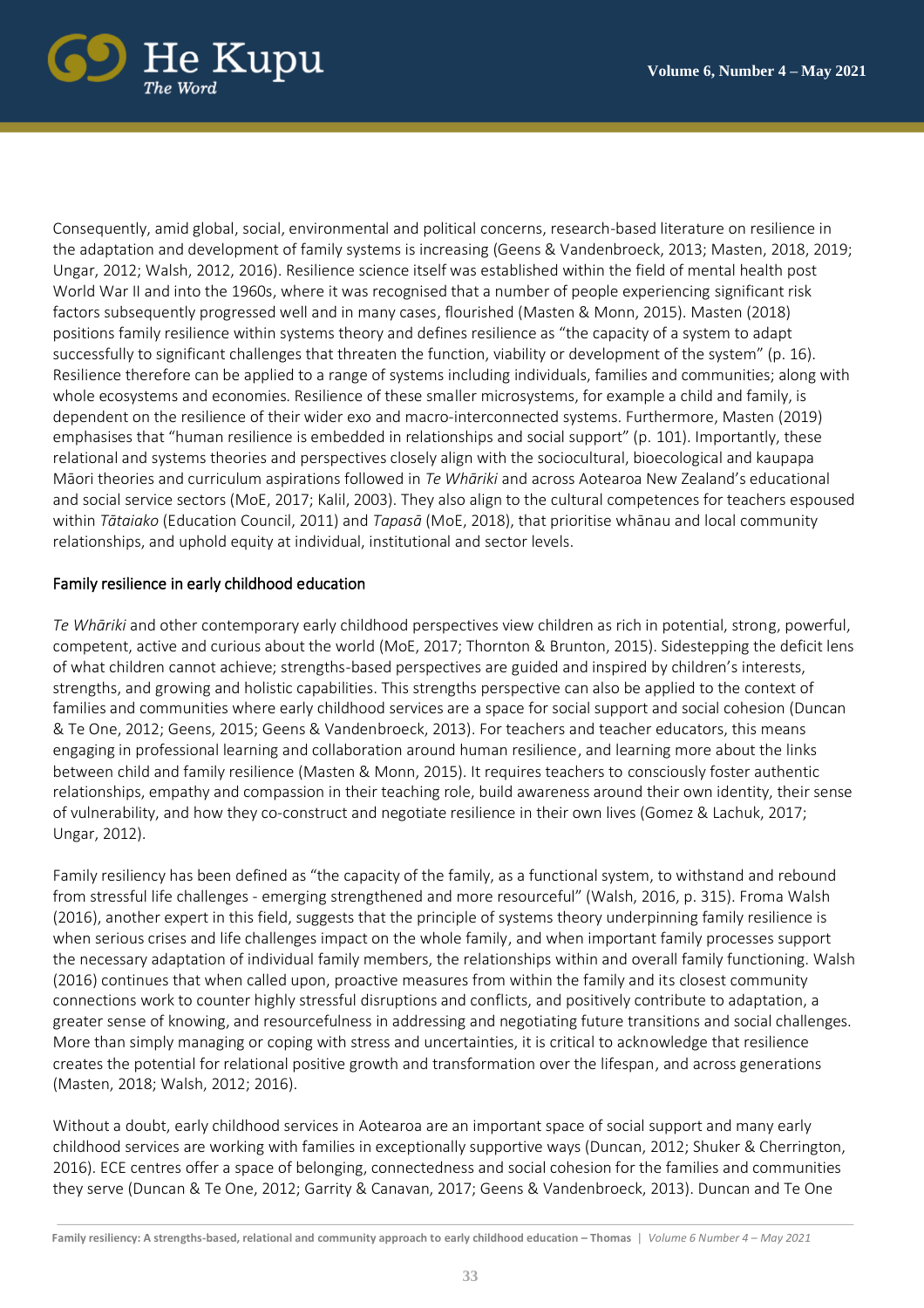

(2012) argue that EC teachers, managers and services should reorient their focus and philosophies from childcentred and involving or partnering with parents, to one that encompasses and positions ECE services at the heart of the community; and whānau in the centrality of their work. Duncan and Te One (2012) assert:

> Early Childhood Education and Care (ECEC) services can, and should, play pivotal roles in building democratic communities, family resilience and family wellness; in presenting possibilities for inclusion, while challenging heteronormativity, racism and language barriers; and in providing a range of integrated services that ensure that children and their family and whānau can access the education, health, and social services they need (pp.1-2).

As EC teachers, it is important that we recognise that families can experience a lack of control and levels of vulnerability when bringing their children to early childhood settings. Garrity and Canavan (2017) through their research into the parent-teacher relationship in Ireland, report that parent/teacher relationships can on the one hand involve only brief or surface-level contact, significant tensions and a power differential, or at the other end of the scale, ethical, inclusive and reciprocal relationships that actively foster trust, responsiveness and communities of care. Duncan and Te One (2012) refer to a shift away from traditional views of involving or partnering parents, where the relationship in many cases is directed by teachers (attending field trips, contributing to children's assessments and fundraising) to ECE services being positioned "as the heart and hearth of the community" (p.1), a shift that emphasises reciprocity, thereby empowering and enriching families and the communities as a result. Michel Vandenbroeck (2017), whose research within diverse urban areas of Belgium, adds to these perspectives stating that there has been a historical distrust, singling out and patronising of parents within the ECE context "especially directed at parents who are in some way different, with a focus on ethnic minority parents and parents living in poverty" (p. 408). He goes on to say that having an equal power relationship or partnership with parents is an illusion that simply masks existing inequalities and suggests that many parents cannot or will not speak up for what they want or need from teachers due to discomfort, unfamiliarity within the setting, a lack of trust, isolation or language barriers. Vandenbroek (2017) also challenges early childhood teachers and services to engage in and emphasise reciprocity, whilst acknowledging the unequal power relations that exist. Creating an inviting environment for families to enter and stay, teachers who are open and accepting of "the unexpected and the unconventional" and mutual adaptation, ensure the child and whole family are thoughtfully transitioned into a setting that prioritises "belonging, confidence and fairness" (pp. 412-413). To support families with both anticipated and unforeseen challenges, early childhood teaching teams require a strong presence, compassionate attitudes, preparedness and vision in working with, and alongside families to build system capacity through community connectedness and a family's own unique, valued and recognised resources (Masten and Monn, 2015).

#### Community connectedness

The early childhood education sector in Aotearoa New Zealand is diverse in terms of the range of philosophies that are provided and the diversity of families and teachers that are included (Shuker & Cherrington, 2016), and needless to say this diversity is to be respected and honoured in teachers' work (Education Council, 2017; Ministry of Education, 2017). Families and their circumstances are complex, diverse and varied. Single-parent families, same-sex parent families, blended families and families who are new immigrants to Aotearoa New Zealand for example, may experience unique challenges in the early childhood education environment, necessitating unique forms of support (Duncan, 2012; Shuker & Cherrington, 2016; Waldegrave et al., 2016). Smith (2013) reminds us that the presence of others is essential to strengthening family resiliency, and given that early childhood care and education services are both meeting places and spaces for social support, an important contributor to family resilience is the support and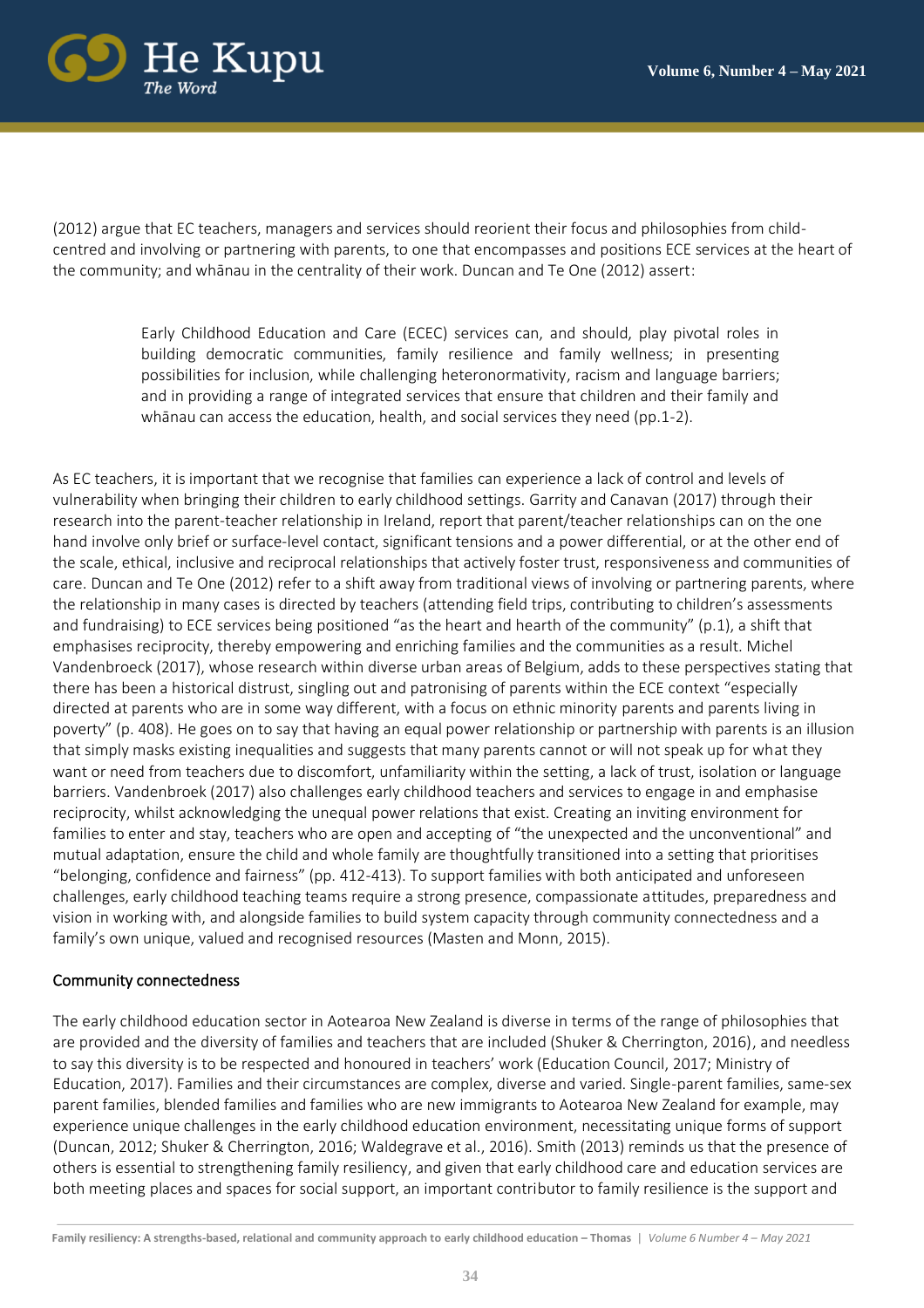

mutuality gained from other families too (Duncan & Te One, 2012; Hamer & Loveridge, 2020; Geens & Vandenbroeck, 2013). Garrity and Canavan (2017) acknowledge that families with young children are often quite mobile, relocating away from established support networks. Early childhood care and education services therefore frequently provide families with a sense of belonging and a place of support, often reciprocated by an appreciation and recognition to early childhood education teachers who work closely with their children.

Garrity and Canavan (2017) found that through the transition process, early childhood teachers came to know each family well and responded to their wider needs. Parents indicated that the early childhood care and education service was an important part of their family lives through the close bonds that they developed. These social encounters and events also provide an opportunity for learning about the local community; including a range of support networks from both teachers and family members themselves, and in doing so achieve a form of social anchoring (Garrity & Canavan, 2017). From a neural perspective, these supportive social environments are found to strengthen the capacity to cope with stress and counteract adversity as the "development of the resilient brain seems to be closely tied to the emergence of intact social networks, and to positive individual traits such as positive coping, self-esteem, and optimism" (Holz et al., 2020, p. 13). Early childhood teachers and services should have a good knowledge of their local communities and referral resources such as family counselling and family development programmes, and help families gain access to them (Duncan & Te One, 2012). It is also important not to assume that families are sufficiently informed about the support networks available or confident in approaching them (Walsh, 2012). It is therefore helpful for early childhood services to partner with local community-based services in an ongoing, integrated and trustworthy basis, so that their presence in centres is normalised, and to support and value teachers to work within their roles, responsibilities and limitations (Education Council, 2017; Masten & Monn, 2015; Cherrington & Dalli, 2017). These bonding and bridging opportunities help to establish relationships in a positive environment, which can lead to improved family wellbeing and building of social capital (Duncan & Te One, 2012; Theiss, 2018; Vandenbroeck, 2017). When ECE environments serve as authentic physical and social spaces for support and work to provide meaningful community connectedness and collaboration, there is an increased potential for families to navigate the resources they need and negotiate the support they require (Geens & Vandenbroeck, 2013; Theiss, 2018; Ungar, 2012). The following points as part of a systems and relational view of resilience can be applied to early childhood contexts here in Aotearoa New Zealand:

- Humanising and contextualising stressful situations as understandable; not deserving of shame, blame or judgement.
- Viewing early childhood centres as a safe haven for open sharing, trusting relationships and community connectedness.
- Acknowledging adversities and uncertainties whilst being encouraging, optimistic and fostering confidence and hope – envisioning and re-storying new or different possibilities and meanings.
- Affirming strengths and courage alongside vulnerabilities in support of healing and growth.
- Cultivating a collective culture that promotes reciprocity, mutual support, compassion, listening, empathy, positivity, love, appreciation, gratitude and at times humour - for all children, families and whānau.
- Drawing on family, community and spiritual resources within the extended family/whānau, local community, in nature, through cultural and faith-based connections, and as part of centre and family routines and rituals (Theiss, 2018; Vandenbroeck, 2017; Walsh, 2012; 2016).

As acknowledged at the beginning of this article, living with the Covid-19 global pandemic has brought more stress and uncertainty for a large number of children and families across the world. Here in Aotearoa New Zealand our impact thus far, to some degree has been minimised due to our island location and proactive measures by not only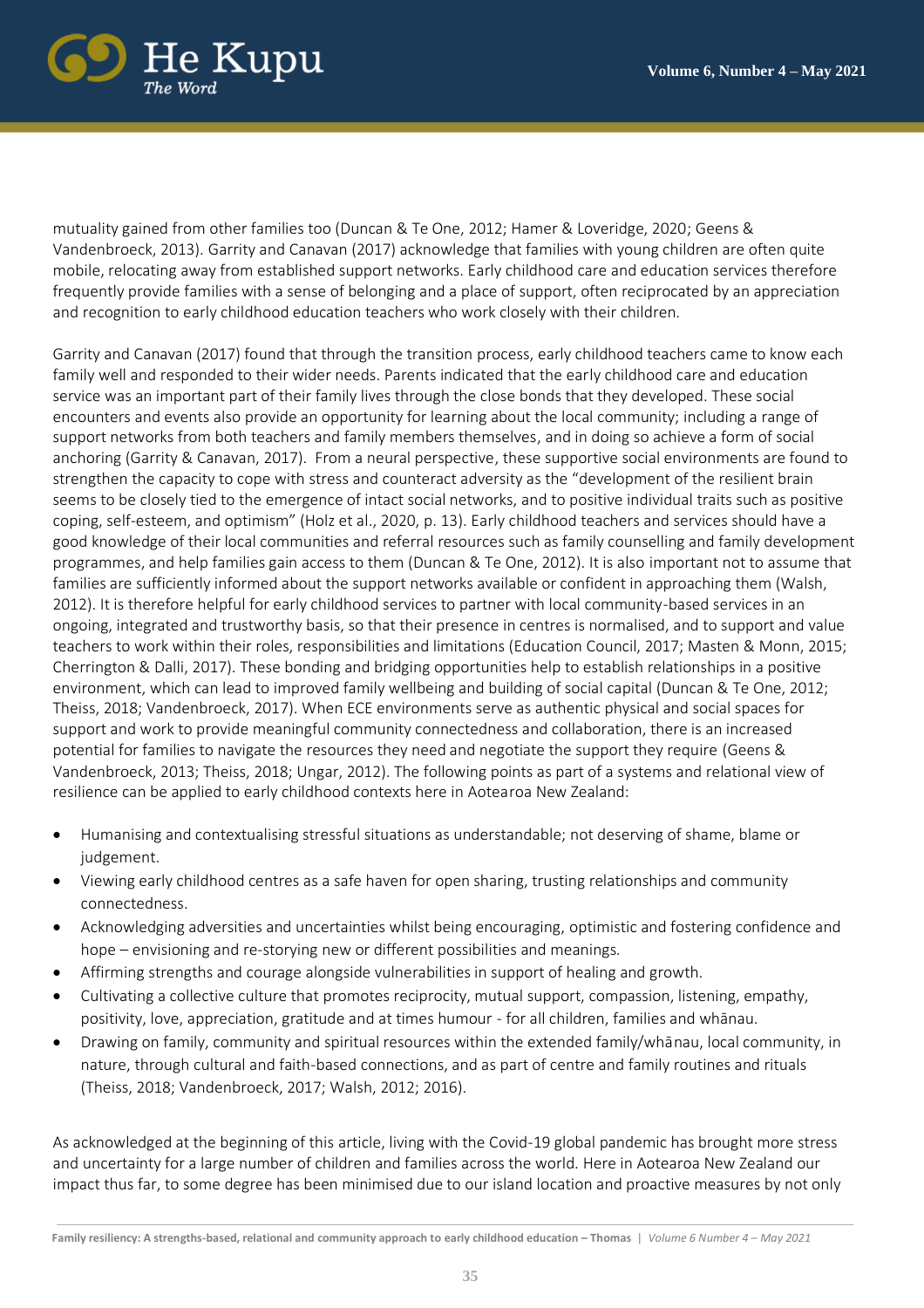

our government, but by the collective efforts of communities. Walsh (2020) has outlined major impacts from her experiences in the United States as a cascade of disruptions, isolating constraints, financial insecurities and loss of normalcy, hopes and dreams. She applies resilience perspectives and suggests that shared values and beliefs within families support them in times of crisis to search for ways to make meaning from their difficult experiences and regain a positive outlook, to rise above the hardships. These deeper values and spiritual beliefs have the potential to create new priorities and purposes, and enrich family bonds. She maintains that by supporting each other and facing our vulnerabilities, we are better placed to overcome the challenges we encounter (Walsh, 2020).

## Concluding thoughts

Hamer and Loveridge (2020) point out that how we conceptualise community is directly related to how we view the role and purpose of early childhood education and the relationships in and outside of each setting. All educational settings, and especially early childhood centres, are spaces where families regularly meet together and have the potential to establish a sense of community membership and locally placed connectedness, alongside opportunities to support and learn from each other (Duncan & Te One, 2012; Geens & Vandenbroeck, 2013; Vandenbroeck, 2017). It is important to acknowledge that there are too many children and families in Aotearoa living in poverty, and educational and health disparities continue to hit Māori and Pacific children and families the hardest (UNICEF, 2020; Duncanson et al., 2020). These inequities need to be tackled both at a policy and family and community level, and some EC services may require a shift to the possibilities of resilience achieved through community connectedness. It is the intent of this article to challenge teachers and leaders of early childhood care and education services to reflect on their collective commitment, individual and wider social relationships, and the daily practices they have with families. Critiquing any power imbalance or privilege, equity questions and re-affirming their commitment to communities of care through a climate of trust. Early childhood policies and curriculum aspirations that empower and advocate for children, families and whānau require critically reflective, inclusive, ethical and culturally responsive teachers that can envision resilience and leverage opportunities for growth. In the challenging times we encounter today and in our uncertain time ahead, early childhood and community social services must be willing to examine the support they provide to families, engage in ongoing professional dialogue and exchanges, collaborate, cooperate and integrate with each other, and prioritise family resilience as a relational opportunity and priority within their local community context. To enact a family resilience approach requires practitioners to be committed to all families as a central focus of their work (Duncan & Te One, 2012).

Both Te One and Duncan (2012) and Geens and Vandenbroeck (2013) assert more recognition is required to the enormous potential of early childhood services as spaces for enhancing wellbeing of families, whānau and communities. In these globally trying times, early childhood centres as meeting spaces can back strong and resilient families and whānau, and together provide the resources for children to thrive (Duncan, 2012; Walsh, 2012). It is also the intention of this article that all services inclusive of their philosophy, model or structure should be recognised more significantly for the work they do in their communities. Government, the private sector, professional development and teacher education providers, need to amplify their recognition and boost their resources to invest into the significant role early childhood teachers commit to and shoulder in building family resilience and strongconnected-communities. In light of significant current global concerns alongside advances in technology, it is vital to push forward with integrated professional learning communities that bring valued expertise together, to collaborate on best approaches in building and supporting resilient children and families within each sociocultural context. Early childhood services are in a unique position to significantly contribute to this important work.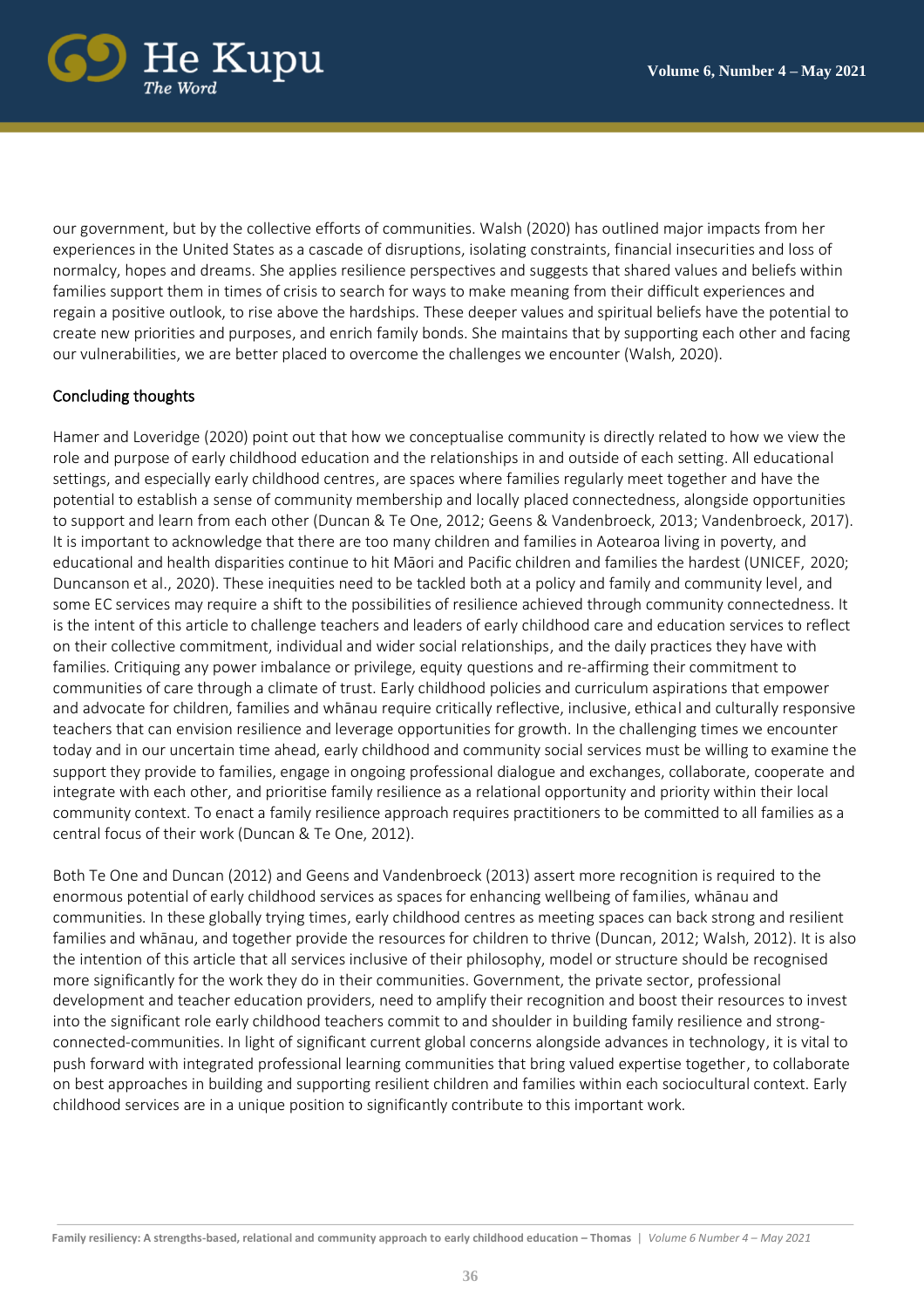

#### References

- Aspden, K., McLachlan, C., Cherrington, S., Tyler-Merrick, G., McLaughlin, T., & Phillips, J. (2019). Partnership with families in early childhood education: New Zealand's policy and professional content. In S. Phillipson & S. Garvis, (Eds.). *Early childhood education and care in the 21st century. Vol. II, Teachers' and families' perspectives in early childhood education and care.* Routledge. ISBN 9781138303942
- Belsky, J., Caspi, A., Moffitt, T. E., & Poulton, R. (2020). *The origins of you: How childhood shapes later life*. Harvard University Press.
- Cherrington, S., & Dalli, C. (2019). What troubles early childhood educators in New Zealand: A 20-year cross-sectional study of ethical difficulties in early childhood practice. *Early Years*, *39*(2), 205-221. <https://doi.org/10.1080/09575146.2017.1382447>
- Duncan, J. (2012). Building communities begins in the early years. In J. Duncan & S. Te One (Eds.), Comparative early childhood education services. *Critical cultural studies of childhood* (pp.79-100). Palgrave Macmillan. [https://doi.org/10.1057/9781137016782\\_5](https://doi.org/10.1057/9781137016782_5)
- Duncan J., & Te One, S. (2012). Early Childhood Education Services: The *Heart* and *Hearth* of Communities; International Perspectives. In J. Duncan & S. Te One (Eds.), *Comparative early childhood education services. Critical cultural studies of childhood* (pp. 1-12). Palgrave Macmillan. [https://doi.org/10.1057/9781137016782\\_1](https://doi.org/10.1057/9781137016782_1)
- Duncanson, M., Richardson, G., Oben, G., Wicken, A., van Asten, H., & Adams, J. (2020). *Child poverty monitor 2020: Technical report.* New Zealand Child and Youth Epidemiology Service[. http://hdl.handle.net/10523/10585](http://hdl.handle.net/10523/10585)
- Education Council New Zealand. (2017). *Our Code, Our Standards: Code of professional responsibility and standards for the teaching profession.* Author.
- Geens, N. (2015). *Social support and social cohesion in services for young children: A study of interactions among parents and between parents and professionals*. Doctoral thesis. Ghent: Department of Social Work and Social Pedagogy, Ghent University.
- Geens, N., & Vandenbroeck, M. (2013). Early childhood education and care as a space for social support in urban contexts of diversity. *European Early Childhood Education Research Journal, 21*(3), 407-419. https:/[/doi.10.1080/1350293X.2013.814361](https://doi.10.1080/1350293X.2013.814361)
- Gomez, M. L., Johnson Lachuk, A. (2017). Teachers Learning about Themselves through Learning about 'Others'. In D. J. Clandinin et al. (Eds.), *The SAGE handbook of research on teacher education* (pp. 457–472). Sage. <https://dx.doi.org/10.4135/9781529716627>
- Hamer, J., & Loveridge, J. (2020). Exploring notions of community in a privately owned early childhood education and care centre in New Zealand. *Early Years*, *40*(2), 254-266.
- Harris, K. (2016). Heroes of resiliency and reciprocity: Teachers' supporting role for reconceptualizing superhero play in early childhood settings*. Pastoral Care in Education*, *34*(4), 202– 217. https:/[/doi.org/10.1080/02643944.2016.1154093](about:blank)

**Family resiliency: A strengths-based, relational and community approach to early childhood education – Thomas** | *Volume 6 Number 4 – May 2021*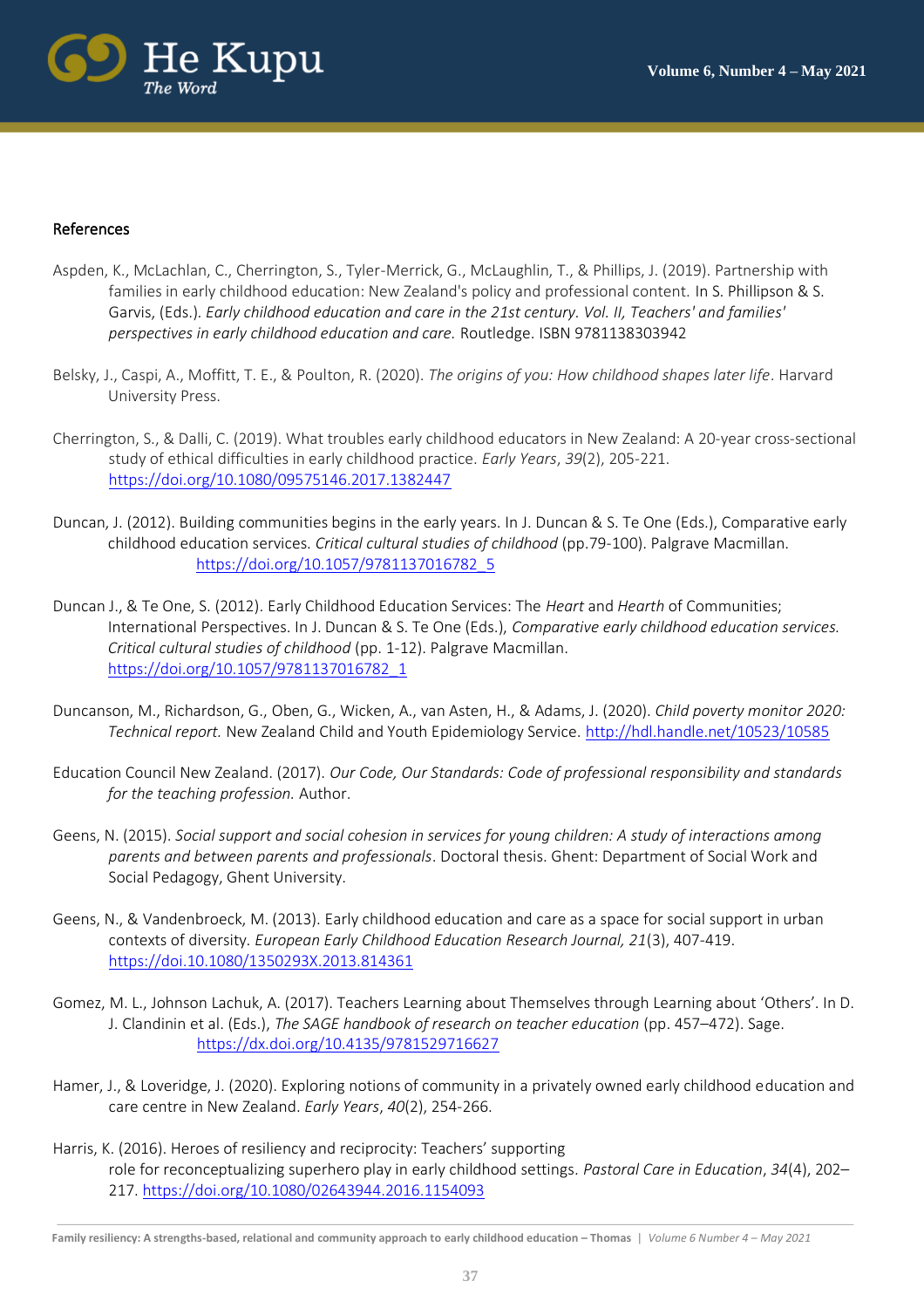

- Holz, N. E., Tost, H., & Meyer-Lindenberg, A. (2020). Resilience and the brain: A key role for regulatory circuits linked to social stress and support. *Molecular psychiatry*, *25*(2), 379-396.
- Kalil, A. (2003). *Family Resilience and Good Child Outcomes A Review of the Literature.* Centre for Social Research and Evaluation, Ministry of Social Development. ISBN: 0-478-25131-9
- Masten, A. S. (2018). Resilience theory and research on children and families: Past, present, and promise. *Journal of Family Theory & Review*, *10*(1), 12-31.<https://doi:10.1111/jftr.12255>
- Masten, A. S. (2019). Resilience from a developmental systems perspective. *World Psychiatry*, *18*(1), 101-112. <https://doi.org/10.1002/wps.20591>
- Masten, A. S., & Monn, A. R. (2015). Child and family resilience: A call for integrated science, practice, and professional training. *Family Relations*, *64*(1), 5-21.<https://doi.:10.1111/fare.12103>
- Ministry of Education. (2011). *Tātaiako - Cultural competencies for teachers of Māori learners*. Wellington, New Zealand: Ministry of Education.
- Ministry of Education. (2017). *Te Whāriki: He whāriki mātauranga mō ngā mokopuna o Aotearoa: Early childhood curriculum.* Author.

Ministry of Education. (2018). *Tapasā: Cultural competencies framework for teachers of Pacific learners*. Author.

Mirriam-Webster. (2021). *Dictionary*.<https://www.merriam-webster.com/dictionary/resilience>

- Prime, H., Wade, M., & Browne, D. T. (2020). Risk and resilience in family well-being during the COVID-19 pandemic. *American Psychologist*, *75* (5), 631-643.<http://dx.doi.org/10.1037/amp0000660>
- Shuker, M. J., & Cherrington, S. (2016). Diversity in New Zealand early childhood education: Challenges and opportunities. *International Journal of Early Years Education*, *24*(2), 172-187. <http://dx.doi.org/10.1080/09669760.2016.1155148>
- Smith, A. B. (2013). *Understanding children and childhood: A New Zealand perspective*. Bridget Williams Books.
- Te One, S., & Duncan, J. (2012). Conclusion: Reconceptualizing Early Education: Crossing Borders to Build Community. In *Comparative Early Childhood Education Services* (pp. 213-224). Palgrave Macmillan.
- Theiss, J. A. (2018). Family communication and resilience. *Journal of Applied Communication Research*, *46*(1), 10-13. <https://doi.org/10.1080/00909882.2018.1426706>
- Thornton, L., & Brunton, P. (2015). *Understanding the Reggio approach*. Fulton.<https://doi.org/10.4324/9781315744018>
- Ungar, M. (2012). Social ecologies and their contribution to resilience. In M. Ungar (Ed.), *The social ecology of resilience: A handbook of theory and practice* (pp. 13-32). Springer. [http://dx.doi.org/10.1007/978-1-4614-](http://dx.doi.org/10.1007/978-1-4614-0586-3) [0586-3](http://dx.doi.org/10.1007/978-1-4614-0586-3)

**Family resiliency: A strengths-based, relational and community approach to early childhood education – Thomas** | *Volume 6 Number 4 – May 2021*